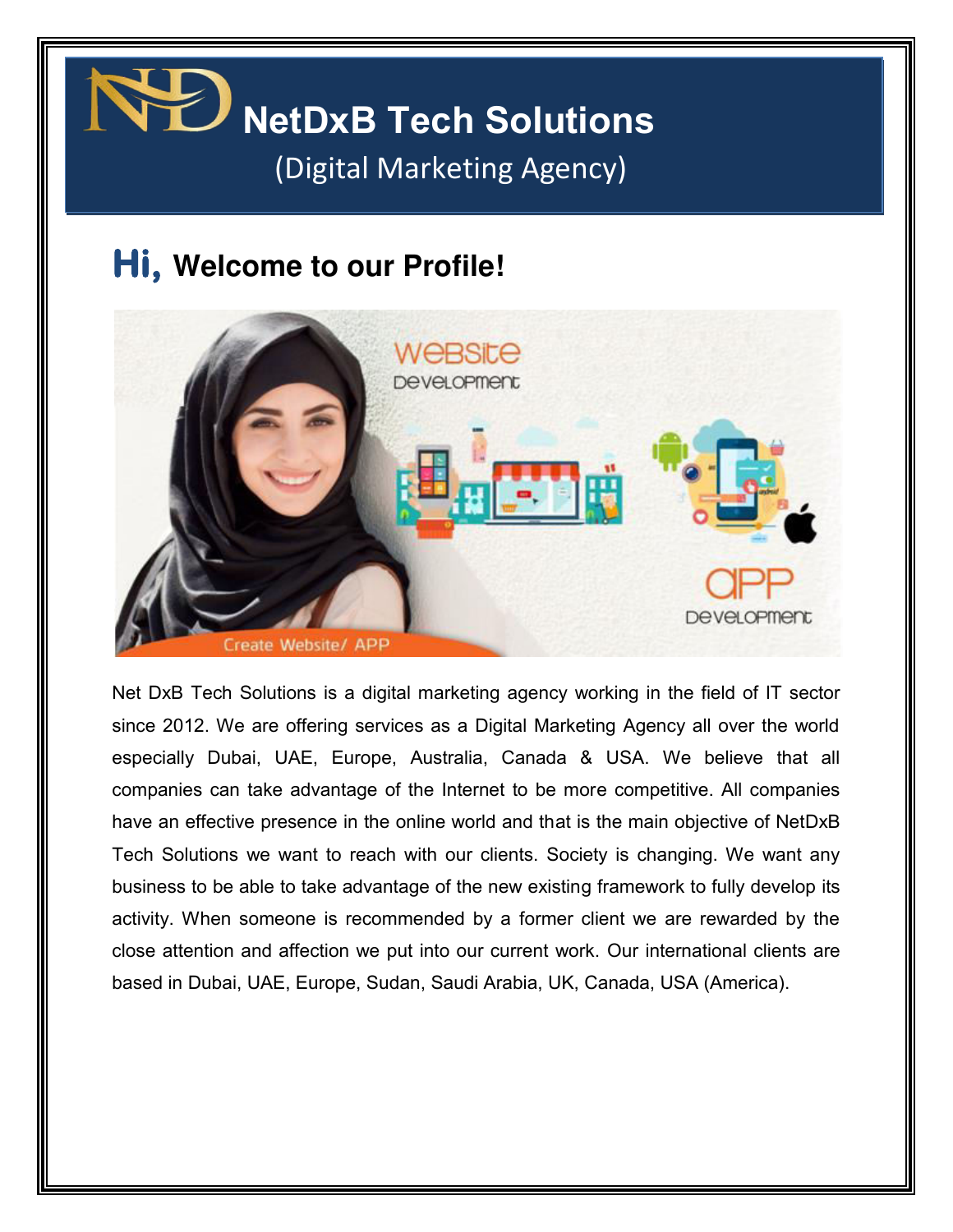

### **Website Trending Features:**

- 20 Pages Modern Design
- WhatsApp & Facebook Messaging
- Contact Form
- Live Chat Support 24/7 Service
- Inquiry Section
- Images and video gallery
- Blog section
- Testimonial and case studies
- Subscription form
- Free Website Maintenance 01 Year
- Charming colors Scheme
- Mobile Responsive
- Google Name Submission
- High Speed Website
- SEO supported website
- Full Data Backup for Future
- Social Media Icons
- All password handover to you
- 100 % Satisfaction
- Fast Delivery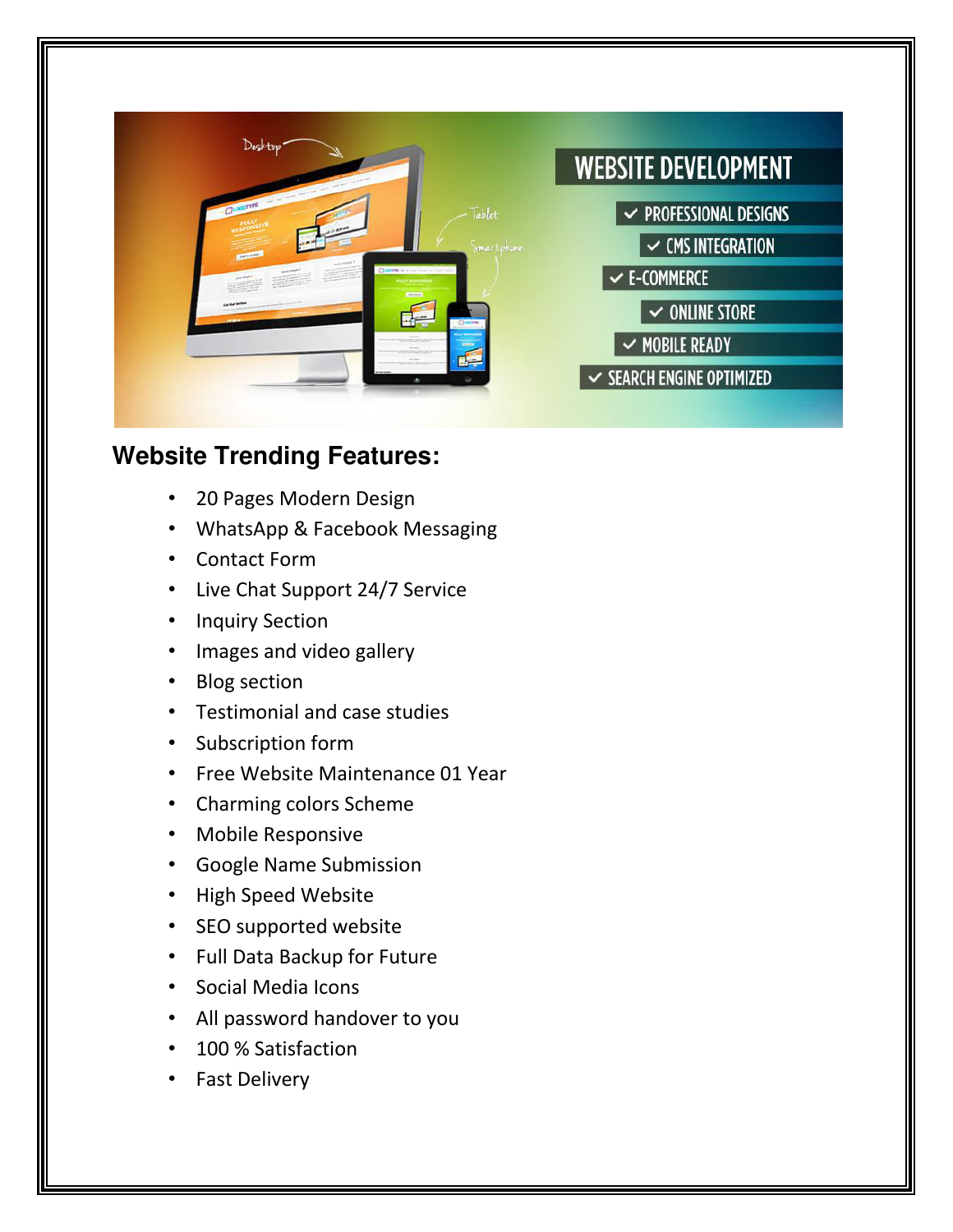

#### **Top Services:**

- 1) Website Designing
- 2) E-Commerce/Online Stores
- 3) Domain & Web Hosting
- 4) Website Maintenance
- 5) Redesigning of old Websites
- 6) SEO No1 Ranking on Google
- 7) Logo Designing / Graphics
- 8) Social Media Marketing
- 9) Content Writing Services
- 10) Mobile Apps
- 11) Website Development Courses
- 12) CV Writing Services for jobs
- 13) Official Email ids
- 14) Profile Designing
- 15) Brochure Designing
- 16) Visiting Cards Designing
- 17) Letterhead Designing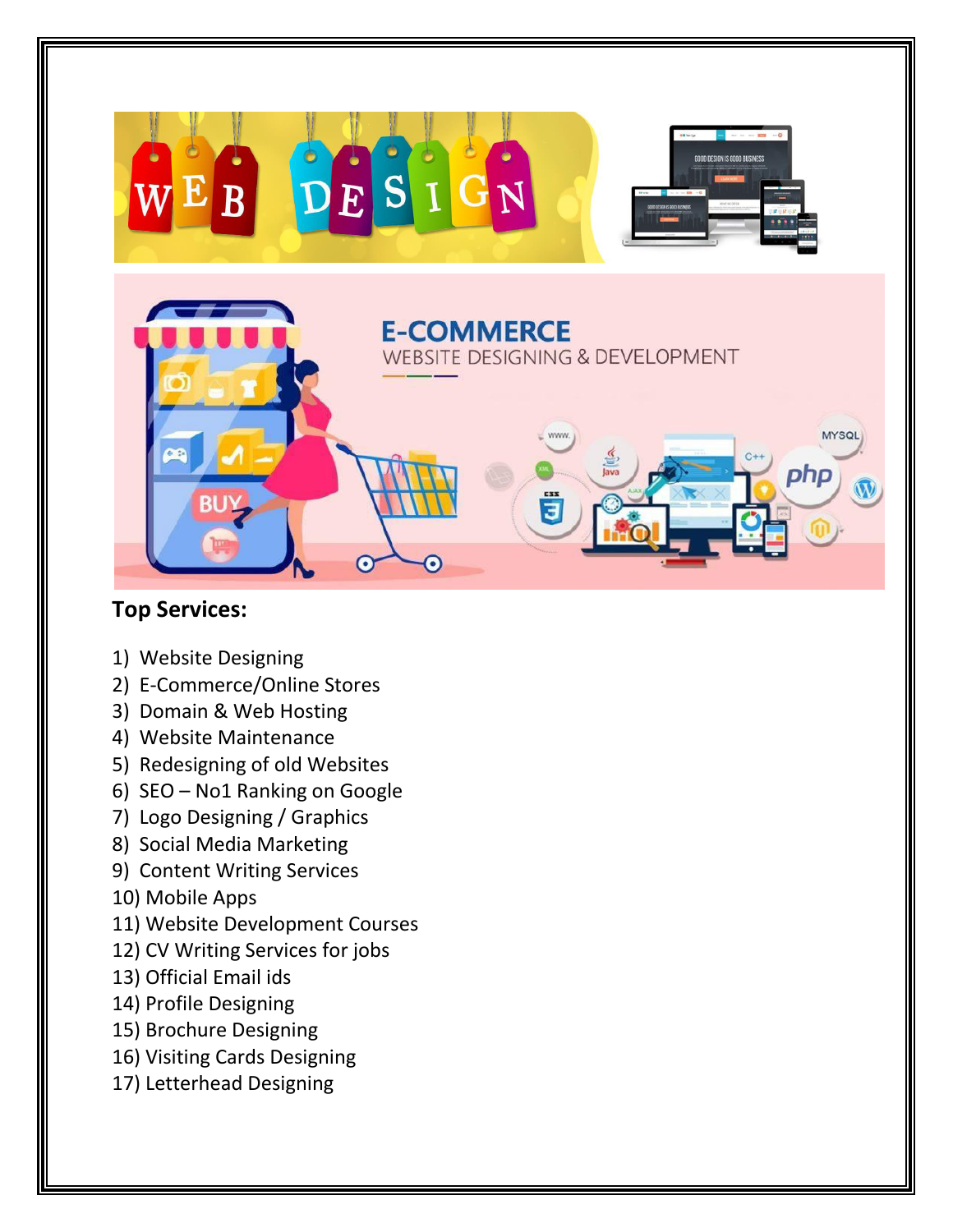



#### **We work with following Industries:**

- Technical Services
- Trends & Branding
- Cleaning & Maid Services
- Consultancy Services
- Packer and Movers Companies
- Jewellery Website
- Online Stores Like (ebay.com, amazon.com, souq.com, awok.com)
- Real Estate
- Hotels website
- Interior Designing websites
- Health Care websites
- General Business websites
- Mobile shop websites
- Clubs website
- Entertainment website
- Photography website
- Sports website
- School, Colleges, University And many more as per your requirement.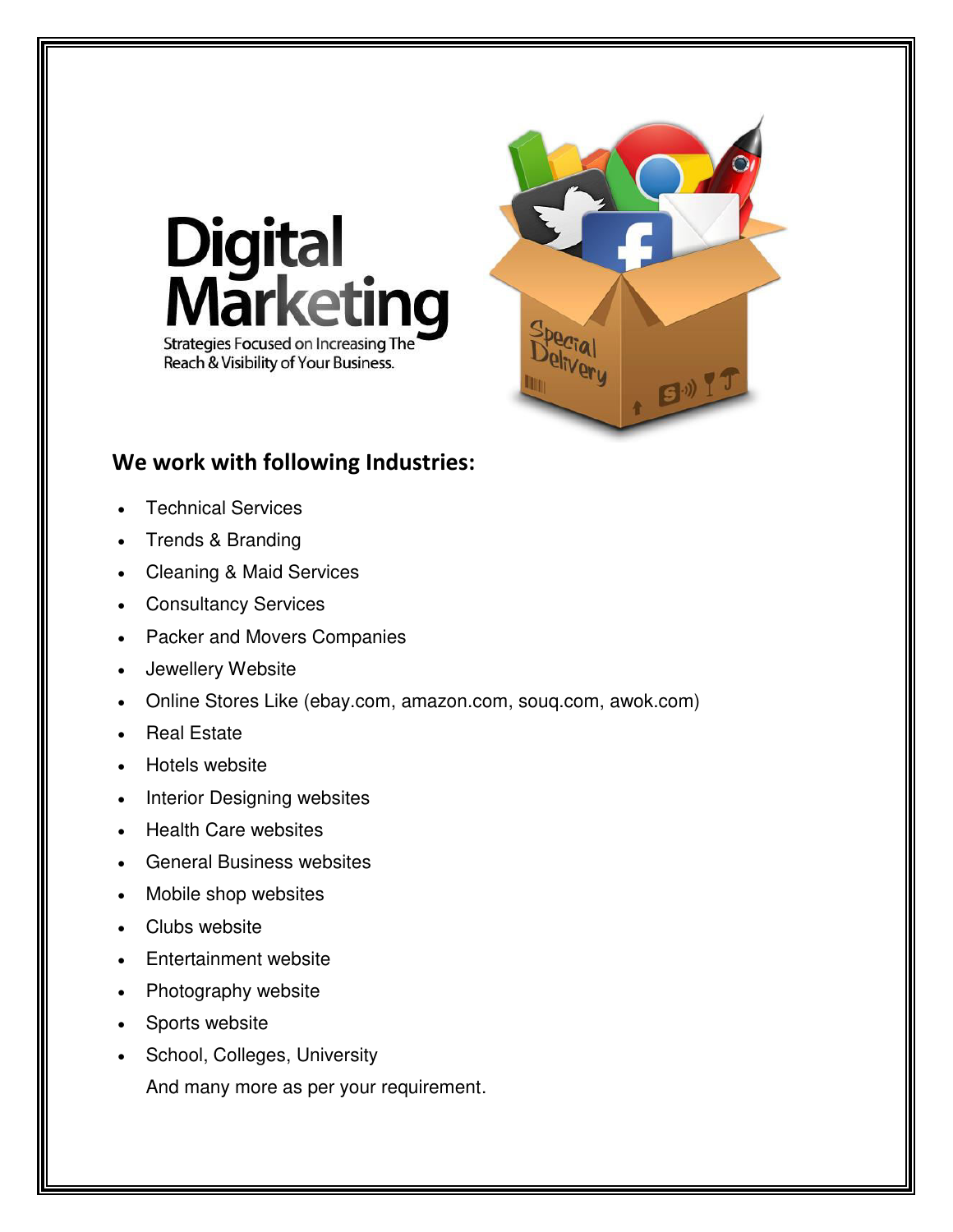#### **Our Work:**

www.aynaltwar.ae www.alrashideentransport.com www.memphistours.com www.royalmaids.ae www.alroyal.ae www.glamazle.com www.wigme.com www.brandsforless.com/en-ae www.fasttracktourism.com www.appetite.ae www.aoryx.ae www.obalmover.com www.dishaglobaltours.com www.vta.ae www.mindstormcorporate.com www.pulse-travels.com www.kendatech.com www.alsaadahtravels.com www.amaxondigital.com www.mygsm.me www.vesimi.com www.alzainjewellery.com www.homefixituae.com www.dxb-events.com www.dxbtalentbook.com www.Gillsahabfuel.com www.foodcourtpoint.com www.Rmmfasteners.com www.ab-technical.com www.cashmoneysudan.com www.alminaalbinhafeez.com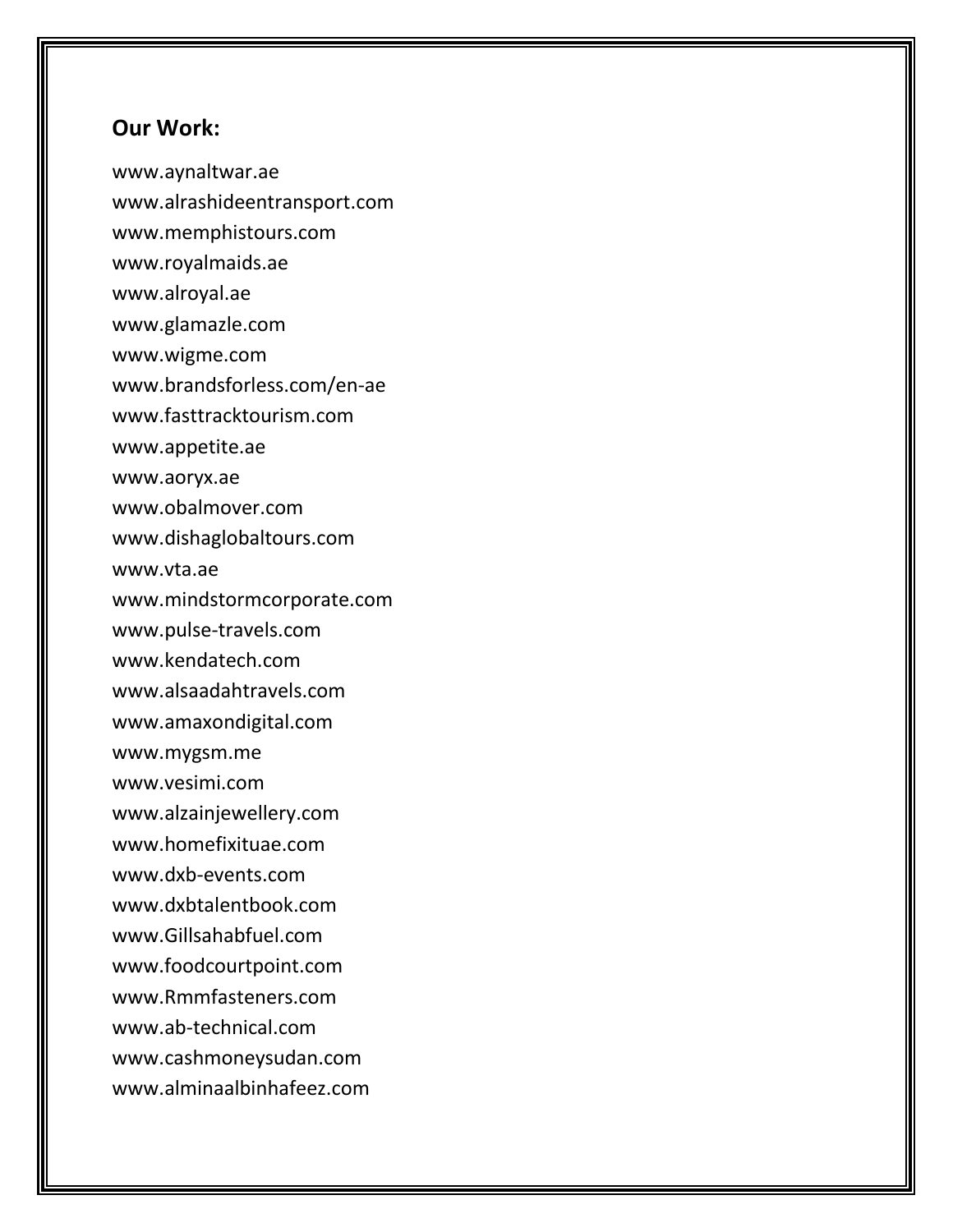